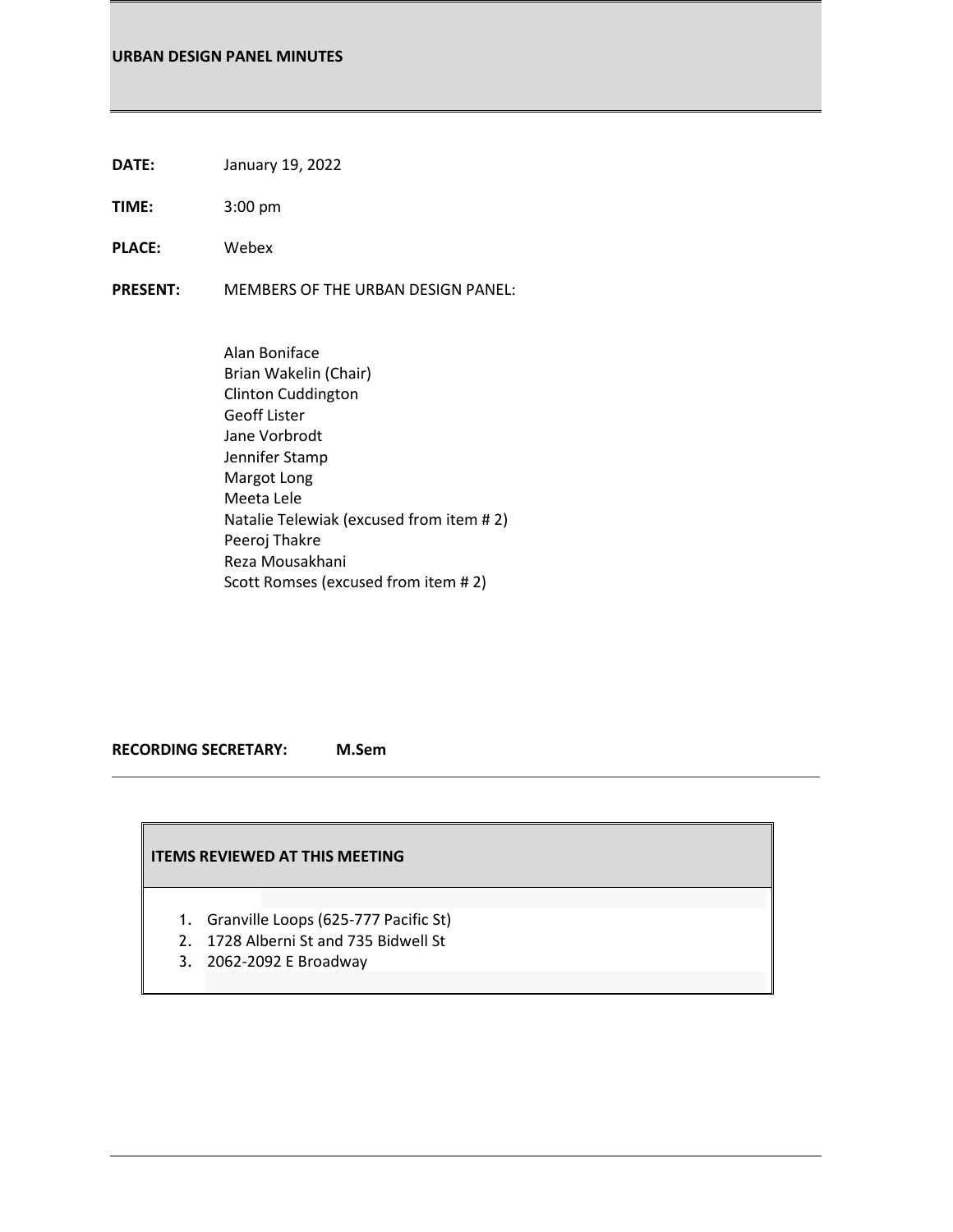**BUSINESS MEETING** Chair, MR. WAKELIN, called the meeting to order at 3:00 p.m. and noted the presence of a quorum.

| 1. | <b>Address:</b><br><b>Permit No.:</b> | Granville Loops (625-777 Pacific St)<br>N/A                                                                                                                                                                                                                                                                                                                                                                                                                                                                                                                                                                                                                                                                                              |
|----|---------------------------------------|------------------------------------------------------------------------------------------------------------------------------------------------------------------------------------------------------------------------------------------------------------------------------------------------------------------------------------------------------------------------------------------------------------------------------------------------------------------------------------------------------------------------------------------------------------------------------------------------------------------------------------------------------------------------------------------------------------------------------------------|
|    | Description:                          | To develop a 60-storey Passive House tower with 485 residential To<br>develop four residential towers on four adjacent sites, which will be<br>created once the circular bridge ramps (the Loops) are removed and<br>Continental and Rolston streets are extended south to Pacific Street.<br>The proposal includes two strata residential towers at 120.4 m (395)<br>ft.) in height, one mixed rental-residential and strata residential tower<br>76.2 m (250 ft.) in height, and one rental residential tower 76.2 m (250<br>ft.) in height to contain a childcare centre and social housing The total<br>floor area is 89,489 sq. m (920,266 sq. ft.). This application is being<br>considered under the Granville Loops Policy Plan. |
|    | Zoning:                               | DD to CD-1                                                                                                                                                                                                                                                                                                                                                                                                                                                                                                                                                                                                                                                                                                                               |
|    | <b>Application Status:</b>            | <b>Complete Development Application</b>                                                                                                                                                                                                                                                                                                                                                                                                                                                                                                                                                                                                                                                                                                  |
|    | <b>Review:</b>                        | Second                                                                                                                                                                                                                                                                                                                                                                                                                                                                                                                                                                                                                                                                                                                                   |
|    | Architect:                            | N/A                                                                                                                                                                                                                                                                                                                                                                                                                                                                                                                                                                                                                                                                                                                                      |
|    | Delegation:                           | Fei Cai, Project Manager, Real Estate Services, City of Vancouver<br>Brian Sears, Associate Director of Development, Real Estate Services,<br>City of Vancouver<br>Paul Storer, Director of Transportation, City of Vancouver                                                                                                                                                                                                                                                                                                                                                                                                                                                                                                            |
|    | Staff:                                | Kevin Spaans and Leifka Vissers                                                                                                                                                                                                                                                                                                                                                                                                                                                                                                                                                                                                                                                                                                          |

## **EVALUATION:** Support with recommendations: (11/0)

## **Planner's Introduction:**

Rezoning Planner Leifka Vissers began by noting the rezoning application is at 625-777 Pacific Street (Granville Loops). The proposal would allow for the development of four mixed-use buildings over four sites with maximum heights ranging from 250 feet to 395 feet. The zoning would change from DD (Downtown) to CD-1 (Comprehensive Development) District. The site is bounded by Pacific Street to the south and Seymour Street to the east, Howe Street to west and future Neon Street to the north. This application is being considered under the Granville Loops Policy Plan which was developed following Council's approval in 2002 to remove the northern loops at the Granville Bridge under the Downtown transportation plan. The proposal includes four sub-areas.

The Loops Plan is laid out as a guide for developing the area. The plan called for new streets and improvements to the public realm and 50,000 sq. ft. of social housing. This application proposes a 40 storey, 395 foot tower on sub-area A and 27 foot tower on sub-area B to include social housing rental and childcare on sub-area C and 40 storey tower on sub-area D.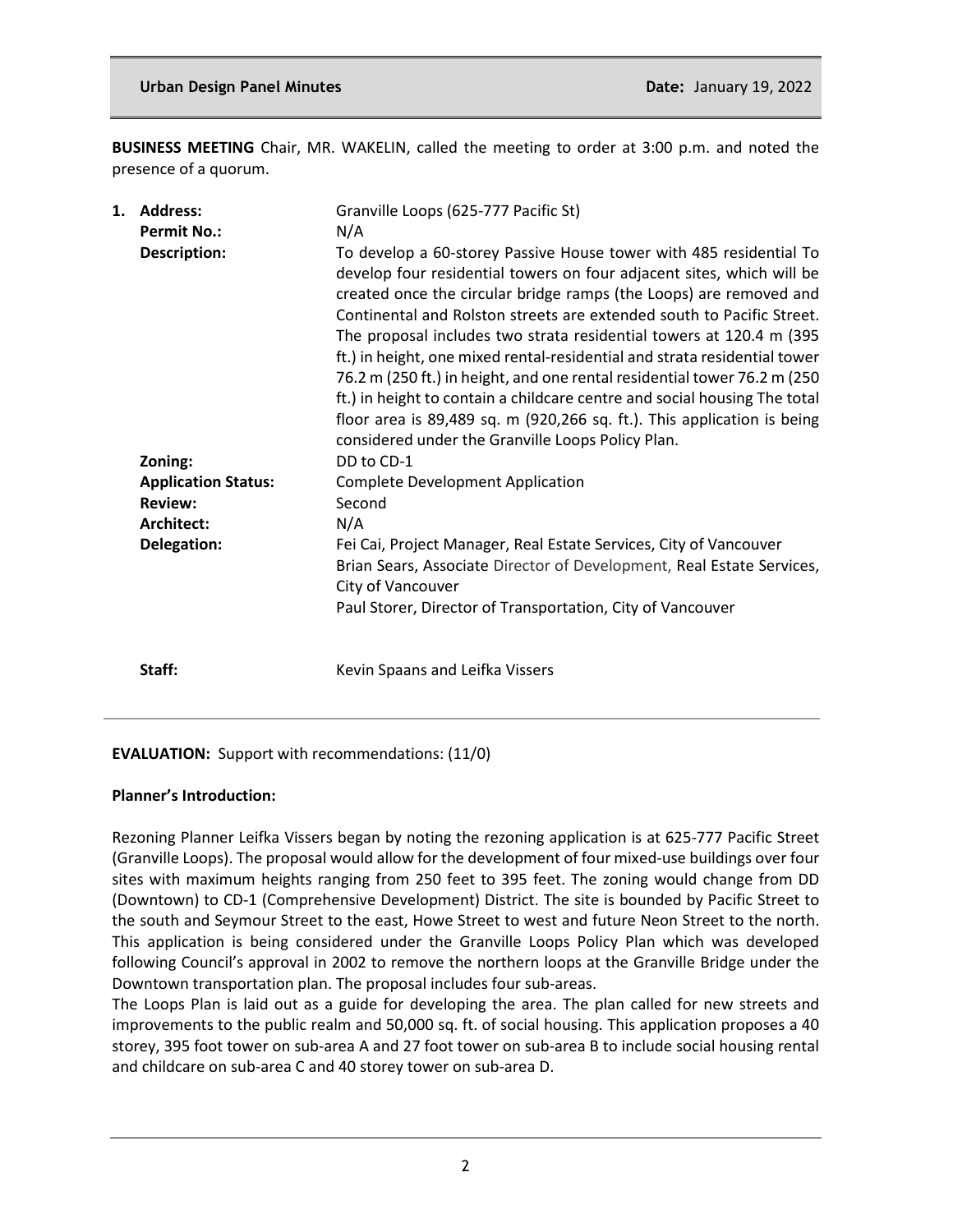Senior Development Plann.er Kevin Spaans presented the urban design responses to the Panel's previous consensus items on behalf of Urban Design and Development Planning. Mr. Spaans first reminded the Panel that the draft *Granville Loops Guidelines* remain in progress; that work on the *Guidelines* is independent of any work being undertaken by City of Vancouver Real Estate and Facilities Management; that the *Guidelines* are intended to be performance based rather than prescriptive, and; that Panel commentary will continue to inform staff as they work toward a final draft of the document for Council approval. Mr. Spaans noted that the *Guidelines* contain seven Urban Design Principles as follows:

- Overall Massing building massing is intended to reinforce the appearance of a "valley" gateway into downtown when reviewed from Granville Bridge;
- Street Wall a consistent streetwall that defines and encloses the public realm;
- Active Uses at Grade;
- Podium using tower podiums to define the streetscape;
- Framing Near Views ensuring that building forms and architectural expression are designed for attractive near views;
- Roof Expression presenting upper levels and roofs that enhance the urban skyline;
- Weather Protection;
- Public Art.

Mr. Spaans then presented the consensus items from the UDP on June 9, 2021 as being design development to:

- Improve public realm (re: built form)
- Improve access to open space
- Improve street activation
- Maximize sun access for the daycare.

Mr. Spaans then presented slides broadly noting the applicant's design response compared to the previous submission to the Panel, noting that the applicant team was prepared to provide further detail to their response. In conclusion, Mr. Spaans reminded the Panel that future applications within the Granville Loops area would return to the UDP for review, and that the application at hand is a general massing and architectural framework.

## **Advice from the Panel on this application is sought on the following:**

- 1. Please comment on the applicants' response to the following areas for improvement as identified by the Urban Design Panel:
	- a. The public realm (re: built form)
	- b. Access to open space
	- c. Street activation
	- d. Sun access for the daycare
- 2. Please provide any comments to assist staff in review of future policy and guideline work, and applications in the Granville Loops area.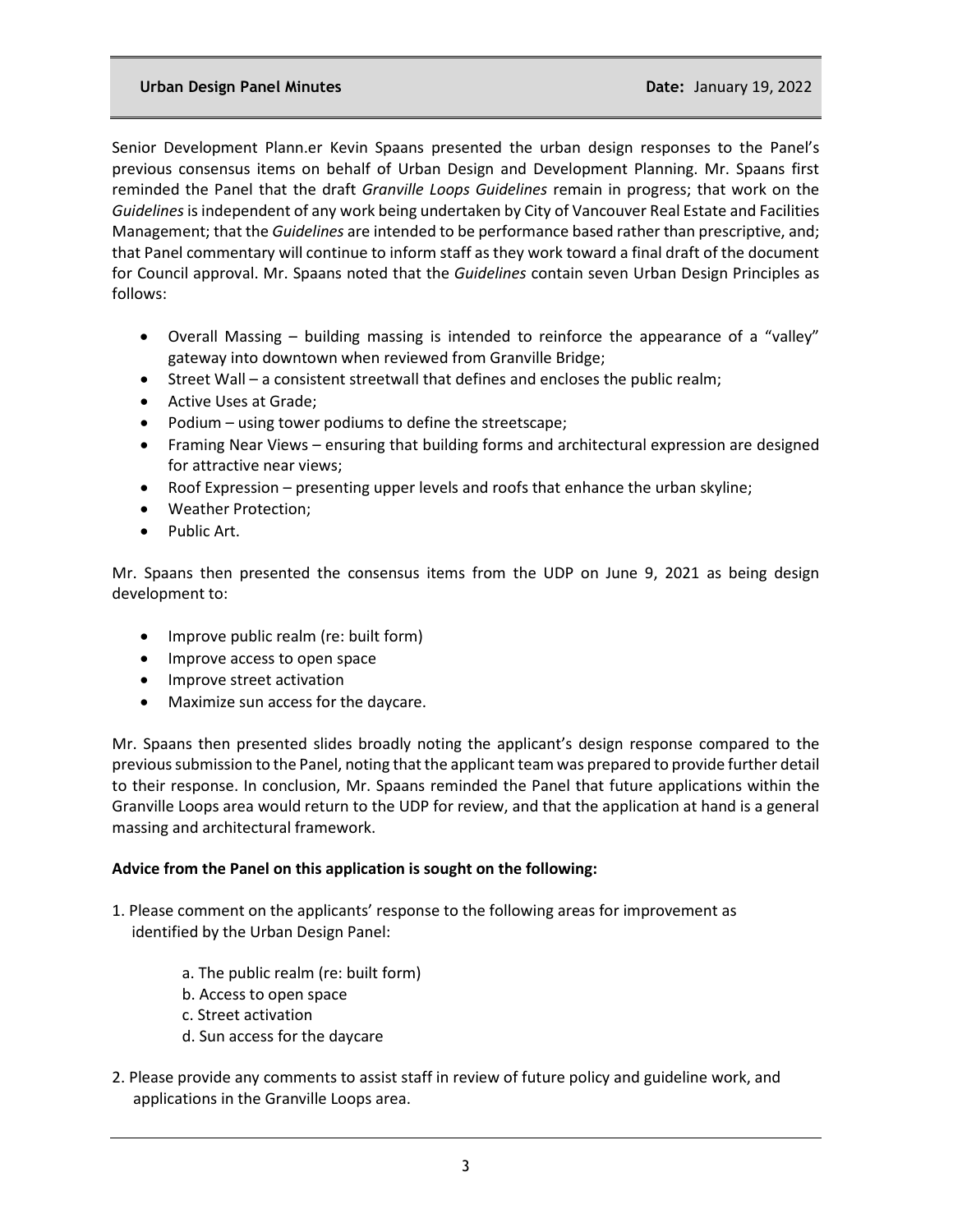## **Applicant's Introductory Comments:**

Brian Sears, Associate Director of Real Estate Services, City of Vancouver noted the concept images shown have been created to illustrate the proposed design policies and guidelines, they do not represent complete building designs. This master plan which will be created by the CD-1 guidelines, design guidelines and policies will guide the future development.

Fei Cai, Project Manager, Real Estate Services, City of Vancouver began by noting the improvements to address the issues raised by panel members at the UDP meeting on June 9, 2021. The issues raised were improve public realm, access to open space, livability and activation across the site and specifically along Pacific Avenue and sun exposure to the daycare.

Paul Storer, Director of Transportation, City of Vancouver presented a summary of the improvements of the road network reconfigurations.

#### **Applicant and staff took questions from Panel.**

#### **Panel's Consensus on Key Aspects Needing Improvement:**

Having reviewed the project, it was moved by **MS. STAMP** and seconded by **MS. LELE** and was the decision of the Urban Design Panel:

THAT the Panel Recommend Support with recommendations to the project with the following recommendations to be reviewed by City Staff:

- 1. Further exploration of massing.
- 2. Daycare to meet the City of Vancouver design guidelines for sunlight access.
- 3. To add more outdoor public open space.

#### **Panel Commentary**

The public realm (re: built form)

- General support from Panel that public realm could be bigger.
- A panelist noted the public realm has not addressed the fundamental issues that could help empower future applicants to prepare a more comprehensive design response that creates a more engaging neighbourhood.
- The Panel acknowledged the improvements made by the applicant, particularly along the public realm on Pacific Ave. Panelists noted the effectiveness of reorienting the CRUs toward Pacific Ave to better animate the street.
- A panelist noted the additional roads has put a focus on cars, resulting in a waste of infrastructure, recommending that more focus could have been put toward open space in the public realm.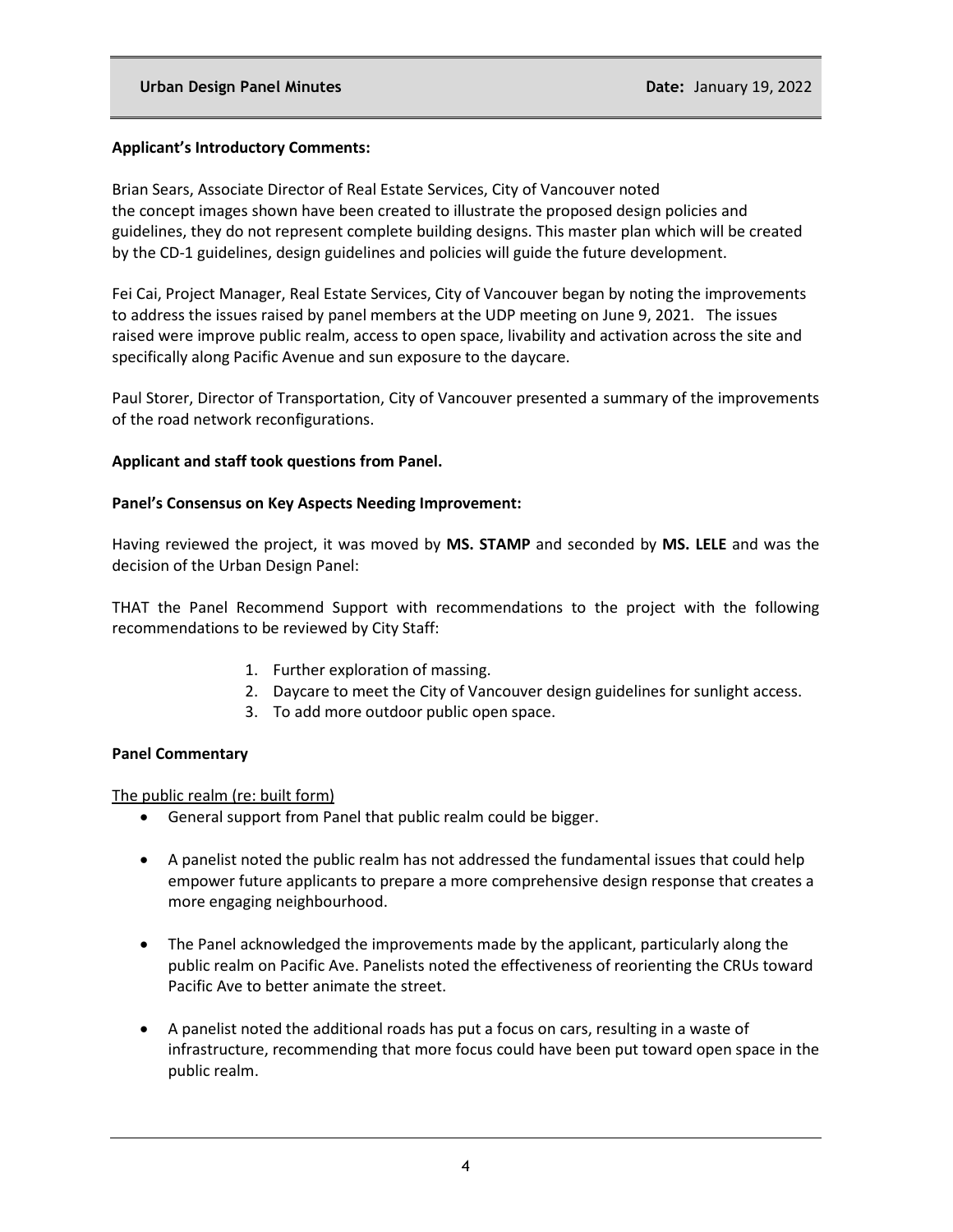- A panelist expressed that the proposed hardscape plaza wasn't necessary, suggesting that the area needed more green park space.
- A panelist acknowledged the importance of the indicative design in setting out the priorities for site performance.
- A panelist expressed concern with privatizing the south side of Parcel 'A' in replacing green space with townhouses.

#### Access to open space

- Full support from Panel on improvements to open space from the previous application.
- A panelist encouraged further enhancements to the public realm, noting the importance of the connection between east and west under the bridge.
- Panelists noted the importance of connectivity through the site, physically and visually, as a means to draw activity to and through the site, and adjacent sites.

## **Street activation**

- Support from Panel on revised street activation proposal from previous application with mix of retail and residential at grade units.
- Panelists noted that the vacant area underneath the bridge is a potential space for public art, further encouraging the applicant to explore more opportunities for public art, interactive / performance spaces, and providing multiple spaces for multiple different user groups.
- A panelist noted the towers at the ramp levels should be appropriately programmed for street activation.

## Sunlight access for the daycare

- The Panel noted concerns about the lack of sunlight on the child day care facility, and noted that its location must be a priority in the design of the massing in the area.
- A Panel member noted there isn't enough sunlight at the podium level and there was an understanding of six hours of sunlight and not three hours.
- Some panelists suggested flipping and rotating the buildings in Parcel 'C' to improve sunlight access for the child daycare facility.

## Comments to assist staff in review of future policy and guideline work

• Some Panel members raised concerns about prescriptive urban design guidelines, and requested revisiting the implication of symmetrical tower massing in the draft *Guidelines*. The Panel expressed concerns that applicants will feel too compelled to build to the massing of the indicative design, and that the *Guidelines* will not sufficiently require design rigour.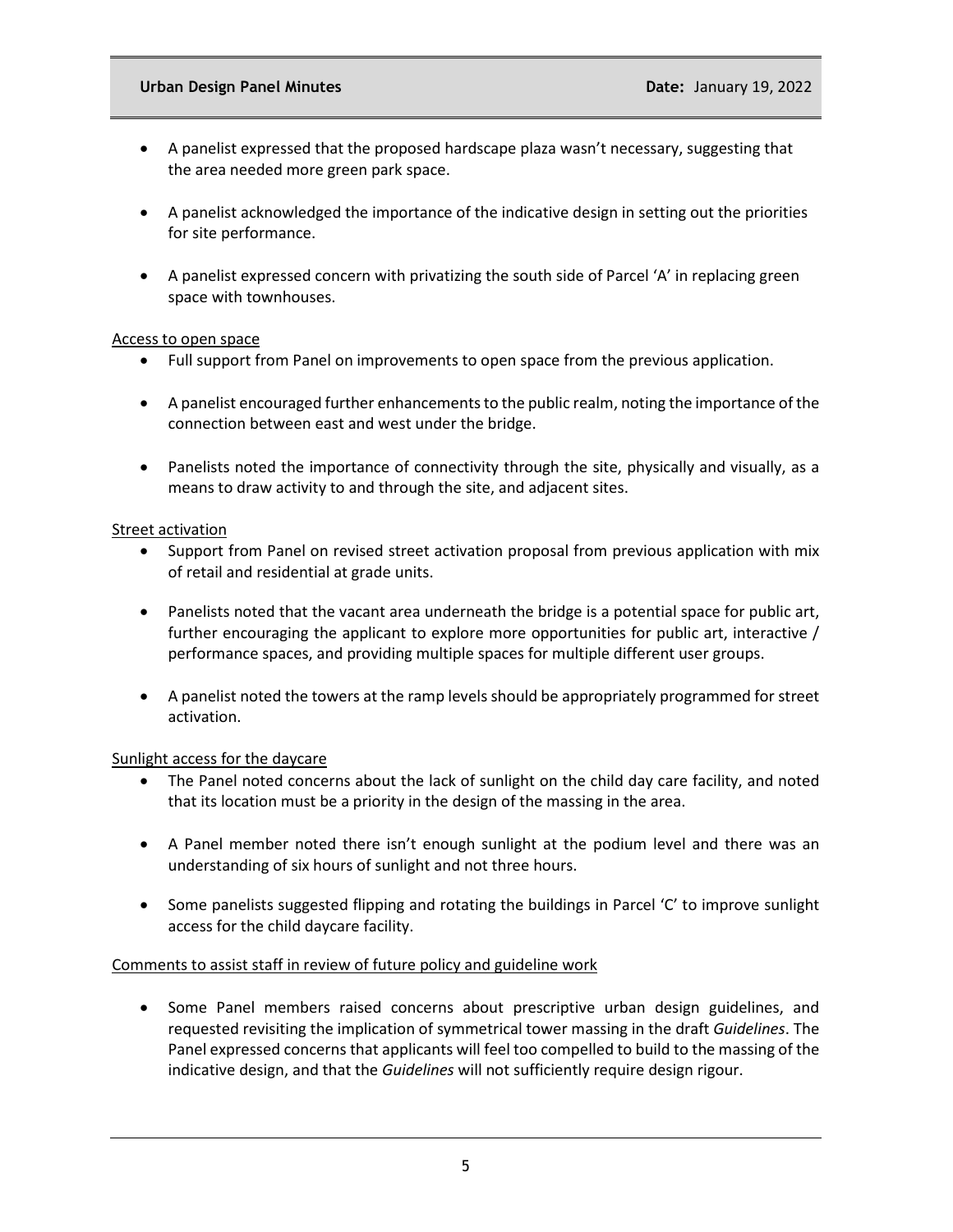#### **Urban Design Panel Minutes Community Community Community Community Community Community Community Community Community Community Community Community Community Community Community Community Community Community Community Comm**

• A panelist encouraged staff to include expectations for green roofs clearly in the *Guidelines* so that roofs aren't given over entirely to mechanical and functional uses.

## **Transportation**

- Panel encourage consideration of increase in future traffic. Instead of shrinking the vehicle realm where some of the merge areas that come onto Granville Bridge need to be lengthened and widened.
- A panelist noted concerns with the connectivity of the site with adjacent sites, and the nearby seawall, suggesting that shifting the location of the proposed Plaza to Howe St will make for a stronger connection to the path that goes past Vancouver House.
- A panelist noted the need for increased accessibility i.e. noting the stairs are barely visible.

**Other** 

- One panel member encourage opportunities for energy efficiency strategies.
- Some panel members expressed the need for greater certainty about the quantity of public art.

**Applicant's Response:** The applicant team thanked the panel for their comments.

| 2. | <b>Address:</b><br><b>Permit No.:</b><br><b>Description:</b> | 1728 Alberni St and 735 Bidwell St<br>RZ-2020-00075<br>To develop two residential towers with a podium for a combined<br>height of 30 and 39 storeys, including 387 strata residential units and<br>commercial retail space at grade; all over 5 levels of underground<br>parking including 500 vehicle parking spaces and 848 bicycle parking<br>spaces. The proposed density is 10.47 FSR and the floor area is 37,856<br>sq. m (407,483 sq. ft.). The building heights are 90.9 m (298.23 ft.) and<br>117.30 m (384.84 ft.). This application is being considered under the<br>Rezoning Policy for the West End and West End Community Plan |
|----|--------------------------------------------------------------|------------------------------------------------------------------------------------------------------------------------------------------------------------------------------------------------------------------------------------------------------------------------------------------------------------------------------------------------------------------------------------------------------------------------------------------------------------------------------------------------------------------------------------------------------------------------------------------------------------------------------------------------|
|    | Zoning:                                                      | RM-5C to CD-1                                                                                                                                                                                                                                                                                                                                                                                                                                                                                                                                                                                                                                  |
|    | <b>Application Status:</b>                                   | <b>Rezoning Application</b>                                                                                                                                                                                                                                                                                                                                                                                                                                                                                                                                                                                                                    |
|    | <b>Review:</b>                                               | <b>First</b>                                                                                                                                                                                                                                                                                                                                                                                                                                                                                                                                                                                                                                   |
|    | Architect:                                                   | <b>IBI and Heatherwick Studio</b>                                                                                                                                                                                                                                                                                                                                                                                                                                                                                                                                                                                                              |
|    | Delegation:                                                  | Gwyn Vose, IBI Group                                                                                                                                                                                                                                                                                                                                                                                                                                                                                                                                                                                                                           |
|    |                                                              | Stuart Wood                                                                                                                                                                                                                                                                                                                                                                                                                                                                                                                                                                                                                                    |
|    |                                                              | <b>Michael Patterson</b>                                                                                                                                                                                                                                                                                                                                                                                                                                                                                                                                                                                                                       |
|    |                                                              | Kevin Welsh, Integral Group                                                                                                                                                                                                                                                                                                                                                                                                                                                                                                                                                                                                                    |
|    | Staff:                                                       | Sailen Black and Robert White                                                                                                                                                                                                                                                                                                                                                                                                                                                                                                                                                                                                                  |

**EVALUATION:** Support with recommendations: (9/0)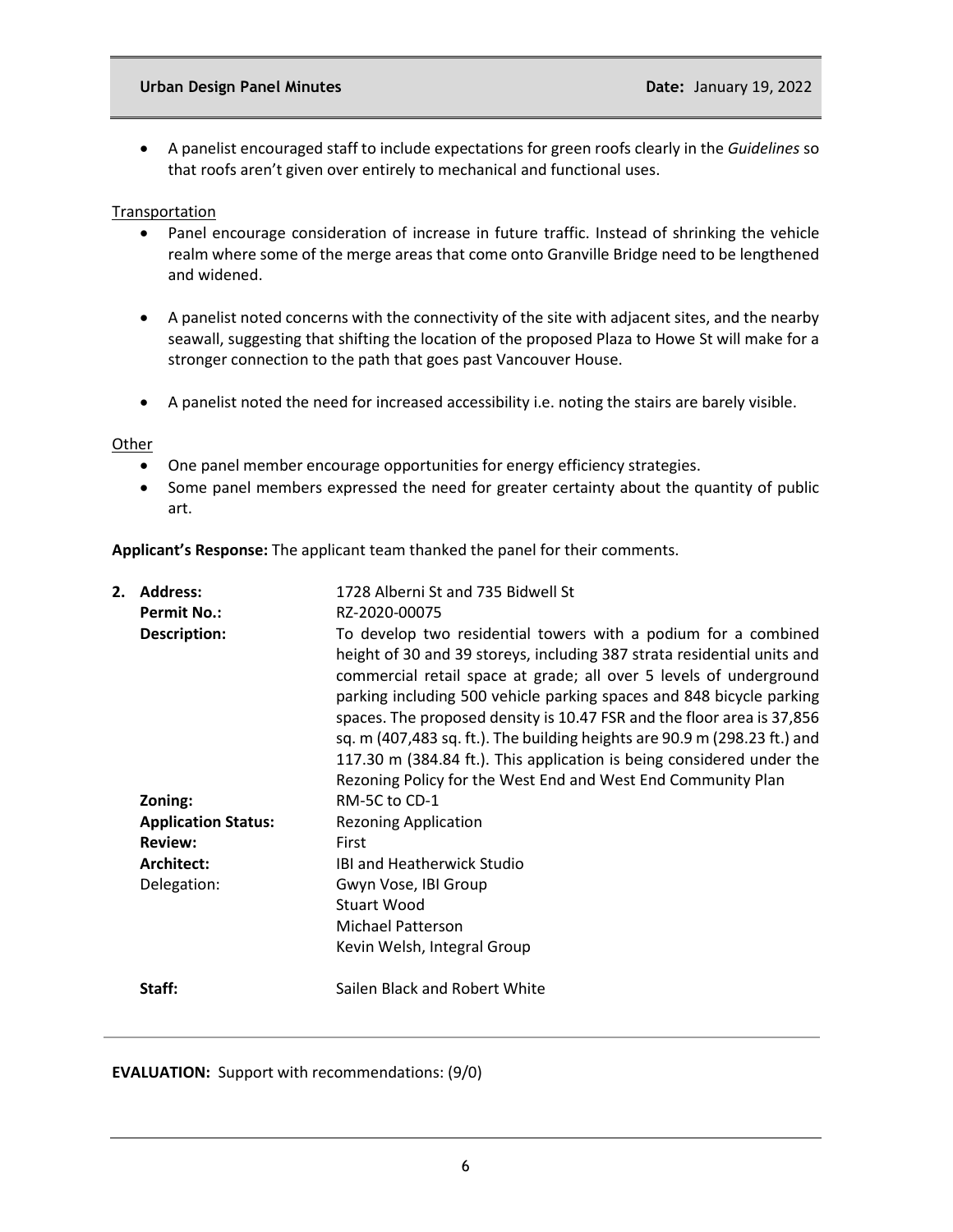#### **Planner's Introduction:**

Rezoning Planner, Robert White, began by noting this application is considered under the *West End Community Plan* and *Rezoning Policy for the West End*. The application was originally submitted December 23, 2020, and was revised on December 20, 2021. The site is located at the west corner of Alberni and Bidwell Streets in the West End, adjacent to Eihu Lane. It is currently zoned RM-5C, and is developed with a 9-storey building and a 4-storey building, containing a total of 75 strata residential units and three commercial units. Two nearby rezoning applications have recently been approved for residential buildings measuring 33, and 43-storeys; and two nearby rezoning applications are currently in review for a 39-storey residential building, and for two 38-storey residential buildings.

This site is within *West End Community Plan* area. The Plan was approved by Council in 2013 and provides guidance for the West End for the next 30 years, including opportunities for new growth through increased heights and densities in certain areas to provide new job space, housing, and amenities. The Corridor areas of the plan are the newer areas of the community, where the majority of new housing and job space has been built over the last 40 years. These areas are well-served by transit, services and amenities.

The site is located in the western portion of the Georgia Corridor Character Area 'A', where rezoning applications to increase density for market residential can be considered. The *Rezoning Policy for the West End*, which was adopted alongside the *West End Community Plan*, enables the consideration of market residential applications in this Area C of the policy. Rezoning applications for market residential in this location must have:

- A minimum site frontage of 130 ft.
- For sites west of Cardero St, a typical floorplate of up to 5,500 sq. ft., subject to urban design performance,
- A height up to 117.3 m (385 ft.), subject to view cone restrictions,
- For towers over 60 ft., spacing of at least 80 ft. from other residential towers over 60 ft.
- Shaping with tapering at the upper levels for point tower forms
- Minimized shadow impacts, with no additional shadowing onto parks or open spaces from 10 am to 4 pm on the spring and fall equinoxes
- And applications must include public benefits.

In response to these policies, this application proposes two residential towers including a 6-storey podium, with a 30-storey east tower, a 39-storey west tower, a density of 10.47 FSR, a total of 387 strata residential units, and about 5,500 sq. ft. of commercial retail space at grade.

Mr. Black provided additional information about the site and its immediate context, noting the buildings on the site and nearby. He described the policies and guidance on the form of development for new buildings in the area, such as the built form section of the West End Community Plan along with related bulletins and zoning, and he noted briefly how some of them had been applied to this site to arrive at the proposed form of development. Mr. Black concluded by asking for the Panel's comment on four aspects of the proposal related to the policies and guidance for the area.

## **Advice from the Panel on this application was sought on the following:**

1. The compatibility of the built form, including height and density, with this context;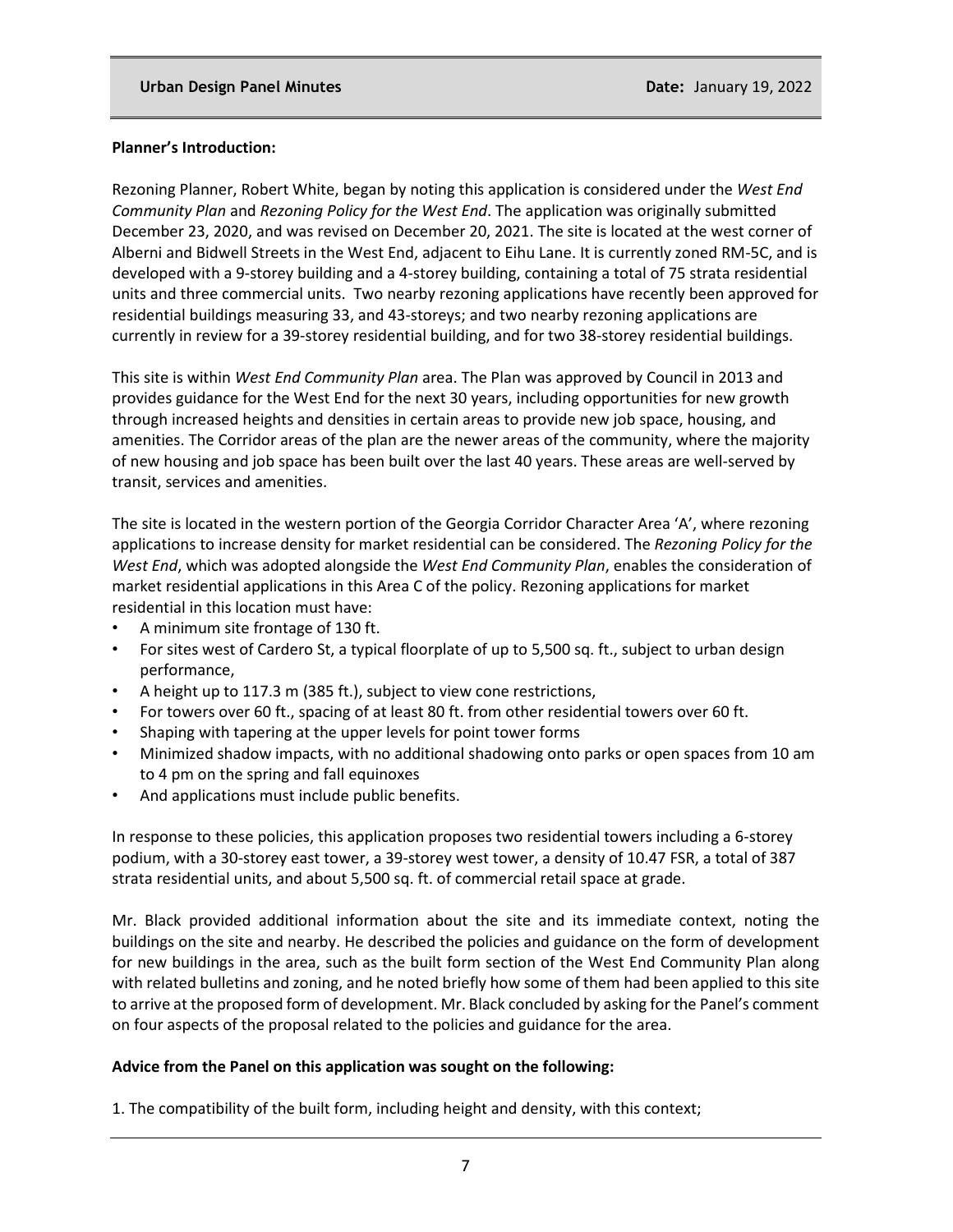- 2. The quality of the public realm interface at grade along the streets and lane;
- 3. The sculpting of the towers; and
- 4. The proposed size of the balconies.

Comments on other aspects of the architectural and landscape design were also welcomed.

## **Applicant's Introductory Comments:**

Applicant presented the rationale and explanation for the proposed project design.

The idea behind the project was to do something than the typical glass tower that is Vancouver's modus operandi. The project speaks to the proximity to the wilderness and surrounding greenery. The notion of being surrounded by nature and having a building that responds to the natural environment around it. Looking at nature as a form of inspiration, the coastline the more organic forms and the trees.

## **Applicant and staff took questions from Panel.**

#### **Panel's Consensus on Key Aspects Needing Improvement:**

Having reviewed the project, it was moved by **MS. STAMP** and seconded by **MS. LELE** and was the decision of the Urban Design Panel:

THAT the Panel Recommend Support with recommendations to the project with the following recommendations to be reviewed by City Staff:

- Design development of landscape design.
- Design development of public realm including consideration for movement through the building.
- Design development of top of tower.

## **Panel Commentary**

Panel acknowledged and noted appreciation for this project, describing this building as thoughtful, beautiful, vibrant and compelling.

## The compatibility of the built form, including height and density, with this context

General support for the height and density.

Some Panel members noted the thoughtfulness of the massing.

A Panel member noted there are three repeating balconies that are over each other. Panelist suggest shifting or rotating them to maintain the organic feeling all the way up.

## The quality of the public realm interface at grade along the streets and lane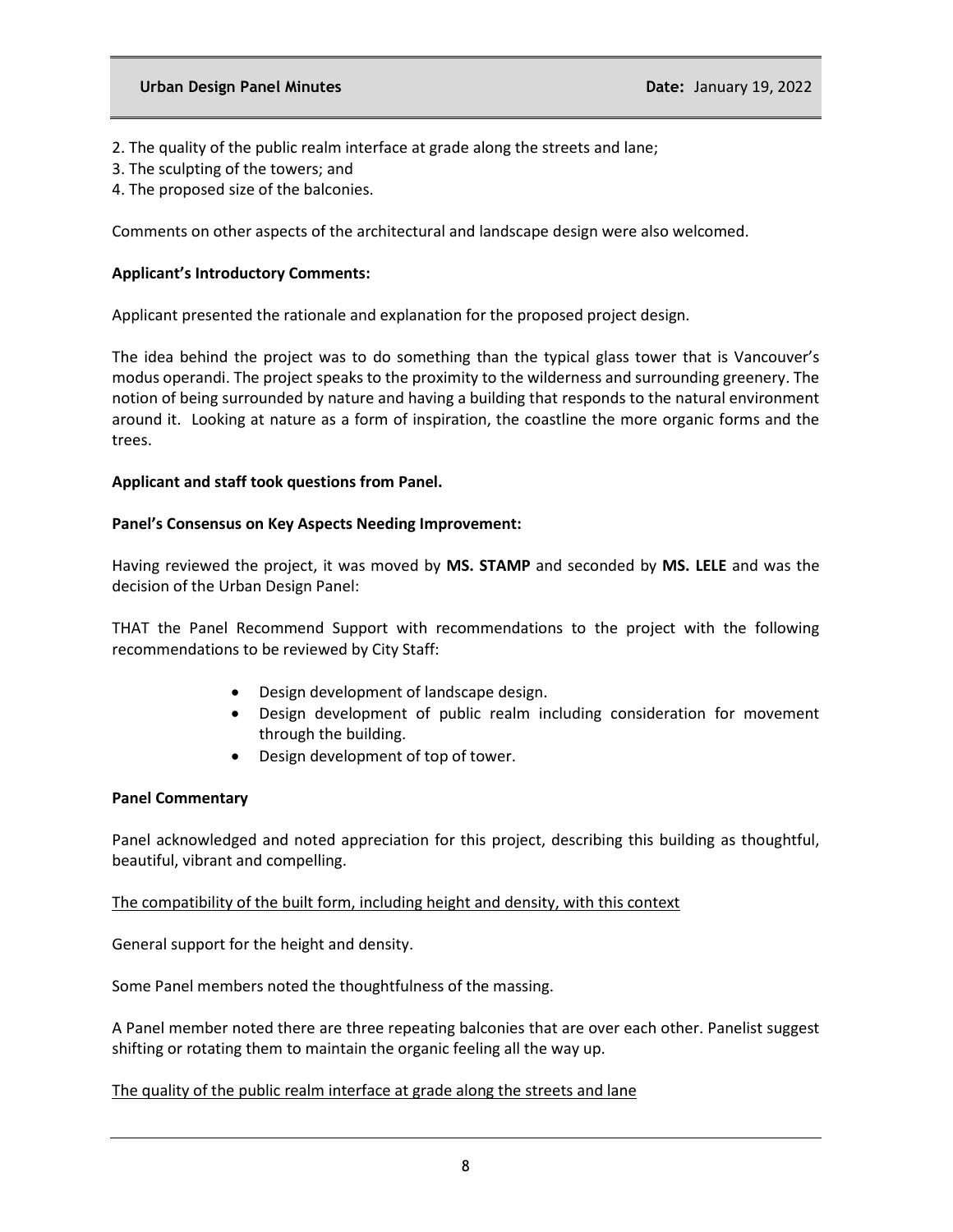A Panel member noted comment from applicant regarding increased street daylighting because of the massing is incorrect. The size of the balconies at the west end tower form 5500 feet, it's meant to be super small for those reasons but is not the case with the larger balconies – it's not bad but it's not true.

Some Panel members noted the lack of porosity of the public realm. One panelist encouraged ground level green space even though it is not open to the public as it has a huge public presence. Another panelist noted there are more opportunities to landscape the exterior to provide a pleasing environment such as framing the patio or balcony or more interaction with the public realm.

A Panel member noted there needs to be a distinction between retail and townhouse entries on Alberni St. even though there is a continuity of structural form.

A Panel member suggested spreading out the bike station or having some short term bike racks in front of the CRUs

A Panel member noted concerns with townhouses two and four which are slightly below the adjacent public realm grade.

Panel members appreciate the rounded and welcoming feel of the area at grade, suggest making the entries more visible.

A Panel member noted the ground floor appears hermetically sealed off from the street circulation, there is too much programing at the base of the building.

Some Panel members noted the landscape has not caught up with the architectural development for this project.

A Panel member noted there was not enough landscape at the podium and street level.

Some Panel members noted a lot of the planting is under overhang and despite Vancouver being a rainy climate, planting that extends more than 4 feet under cover will not be naturally irrigated.. Another Panelist noted the overhangs should be adjusted to ensure success of the vegetation at edge and suggested studies to be done to understand how this building's plantings will thrive.

Panel encouraged more outdoor amenity spaces.

Some Panel members encouraged the concept of allowing public passage through the middle of the site from Alberni Street to Eihu Lane.

#### The sculpting of the towers

Some Panel members encourage a different treatment of the top rather than slicing the building off at the view cone. There is an opportunity to represent the top of this tower differently as it meets the sky than simply being chopped away.

A Panel member noted that the repeating balcony pattern would be better homage to the context than when it gets too organic.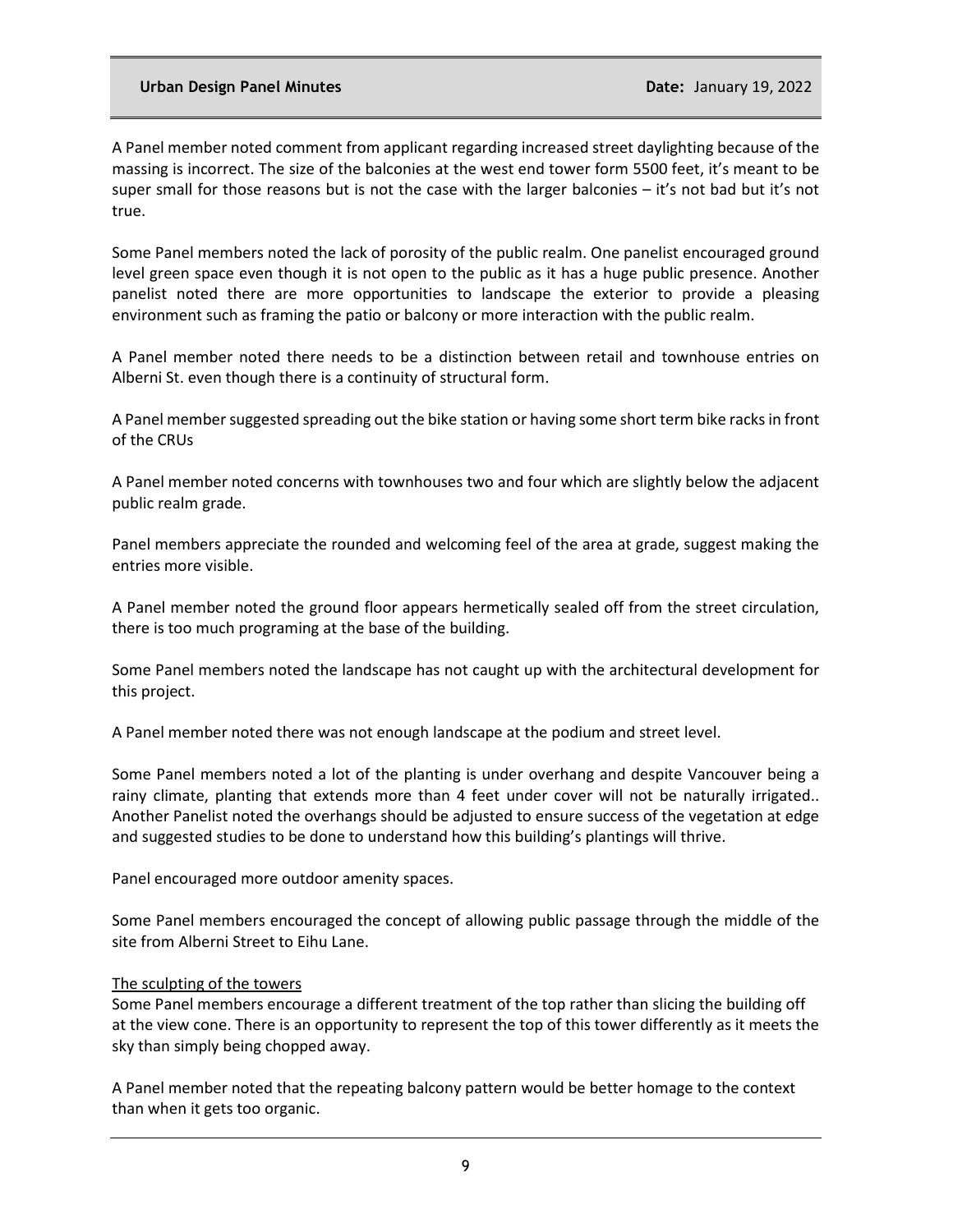A Panel member suggest having the two towers slide through the podium, keeping the lattice work on the outside, noting the concept of the skin is strong but using it all over the place is not strong, encouraging further design development.

Some Panel members noted the applicant's presentation of the form chosen of the pine cone is not that random, it is repeated and somewhat linear and that is the strongest part of the design when it is not repeated. Tower forms at the top and bottom would benefit from less randomness.

Some Panel members noted appreciation of the continuity of tower to base.

A Panel member encouraged the internal lighting of this building to spill out to the balcony edge rather than introducing soffit lighting in the building. Panelist noted there are a lot of possibilities that would allow for a different type of silhouette, to create a tracery that interlocks with the sky.

## The proposed size of the balconies

In general Panel was supportive of the size of the balconies.

Panel acknowledged and noted appreciation for the staggering balconies and the mixing of sunlight and shadow and the form it creates.

A Panel member suggested building on the fungi parti so that the soffits under the large balconies can look beautiful as well.

One Panel member suggested larger balconies for planting.

A Panel member noted if balconies are thermally broken from the façade it might have positive effect on the form factor and overall energy consumption of the building, allowing a lighter language for the tower top and bottom.

A Panel member liked personalized balcony plantings but suggested a portion of the balcony plantings be managed by the building operator where possible to be maintained without having to enter into someone's suite.

#### Sustainability

A Panel member noted there are a lot of big street trees in the area, suggest pulling the parkade away from the property to increase more native soil to help with sustainability and climate resilience.

#### **Accessibility**

A Panel member encouraged accessibility and inclusiveness of the amenities such as pools and spa.

A Panel member noted tapering stairs are an issue for accessibility and people with visual impairment and suggest making stairs with treads that are consistent and not tapered for accessibility.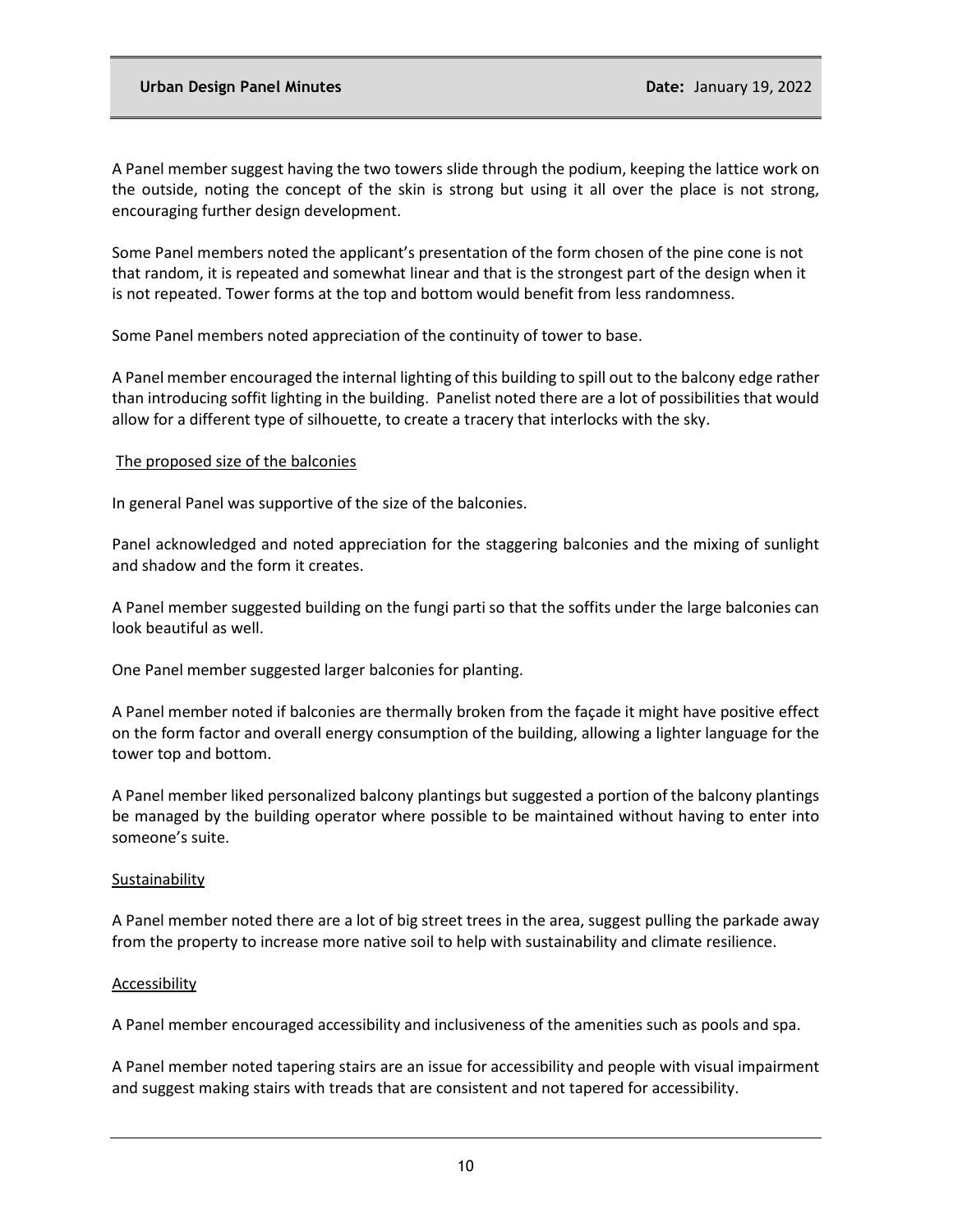A Panel member noted the bike station blocks access to the rear entry from Bidwell St. forcing people using mobility devices into the vehicle portion of the lane which is not safe. `

A Panel member noted accessible parking is located very far away from the elevator making it dangerous and requiring a lot of energy for people with disability to travel to those elevators. Panelist suggest designing parking so that the pathway is safe for someone getting out of the car and having to travel to the elevator through traffic.

A Panel member noted the outward swinging main entry door as a safety concern. Panelist suggest keeping the design intent but not creating a condition where it is a safety issue.

A Panel member encourage the concept of the roughly cut cobble stones but without the highly textured surface for people with mobility issues.

**Applicant's Response:** The applicant team thanked the panel for their comments.

| <b>Address:</b>            | 2062-2092 E Broadway                                                                                                                                                                                                                                                                                                                                                                                                                                               |
|----------------------------|--------------------------------------------------------------------------------------------------------------------------------------------------------------------------------------------------------------------------------------------------------------------------------------------------------------------------------------------------------------------------------------------------------------------------------------------------------------------|
|                            | RZ-2021-00053                                                                                                                                                                                                                                                                                                                                                                                                                                                      |
| Description:               | To develop a 6-storey residential strata building, with 71 residential<br>strata units; all over 2 levels of underground parking consisting of 71<br>underground vehicle parking spaces and 140 bicycle parking spaces.<br>The floor space ratio is 2.65, the total floor area is 4,955.6 sq. m<br>$(53,342 \text{ sq. ft.})$ , and the building height is 20.1 m (66 ft.). The<br>application is being considered under the Grandview-Woodland<br>Community Plan. |
| Zoning:                    | RT-5N District to CD-1                                                                                                                                                                                                                                                                                                                                                                                                                                             |
| <b>Application Status:</b> | <b>Rezoning Application</b>                                                                                                                                                                                                                                                                                                                                                                                                                                        |
| <b>Review:</b>             | <b>First</b>                                                                                                                                                                                                                                                                                                                                                                                                                                                       |
| Architect:                 | <b>RH Architects</b>                                                                                                                                                                                                                                                                                                                                                                                                                                               |
| Delegation:                | Bryce Rositch, RH Architects                                                                                                                                                                                                                                                                                                                                                                                                                                       |
|                            | Japheth Bondoc, RH Architects                                                                                                                                                                                                                                                                                                                                                                                                                                      |
|                            | Daryl Tyacke, eta Landscape Architecture                                                                                                                                                                                                                                                                                                                                                                                                                           |
| Staff:                     | Scott Erdman and Ryan Dinh                                                                                                                                                                                                                                                                                                                                                                                                                                         |
|                            | <b>Permit No.:</b>                                                                                                                                                                                                                                                                                                                                                                                                                                                 |

#### **EVALUATION:** Support with recommendations: (10/0)

#### **Planner's Introduction:**

Development Planner Ryan Dinh noted the key urban design principles in Grandview Woodland Community Plan which include higher-density building forms appropriate for a transit-oriented neighbourhood and streetscapes enhancement through public realm improvements. Buildings will provide upper floor setbacks above the third floor; and further upper storey setbacks on the north side to reduce shadowing. The proposal respects the upper level setbacks as recommended. The upper levels at the lane are further set back to reduce the scale of the building to improve the transition to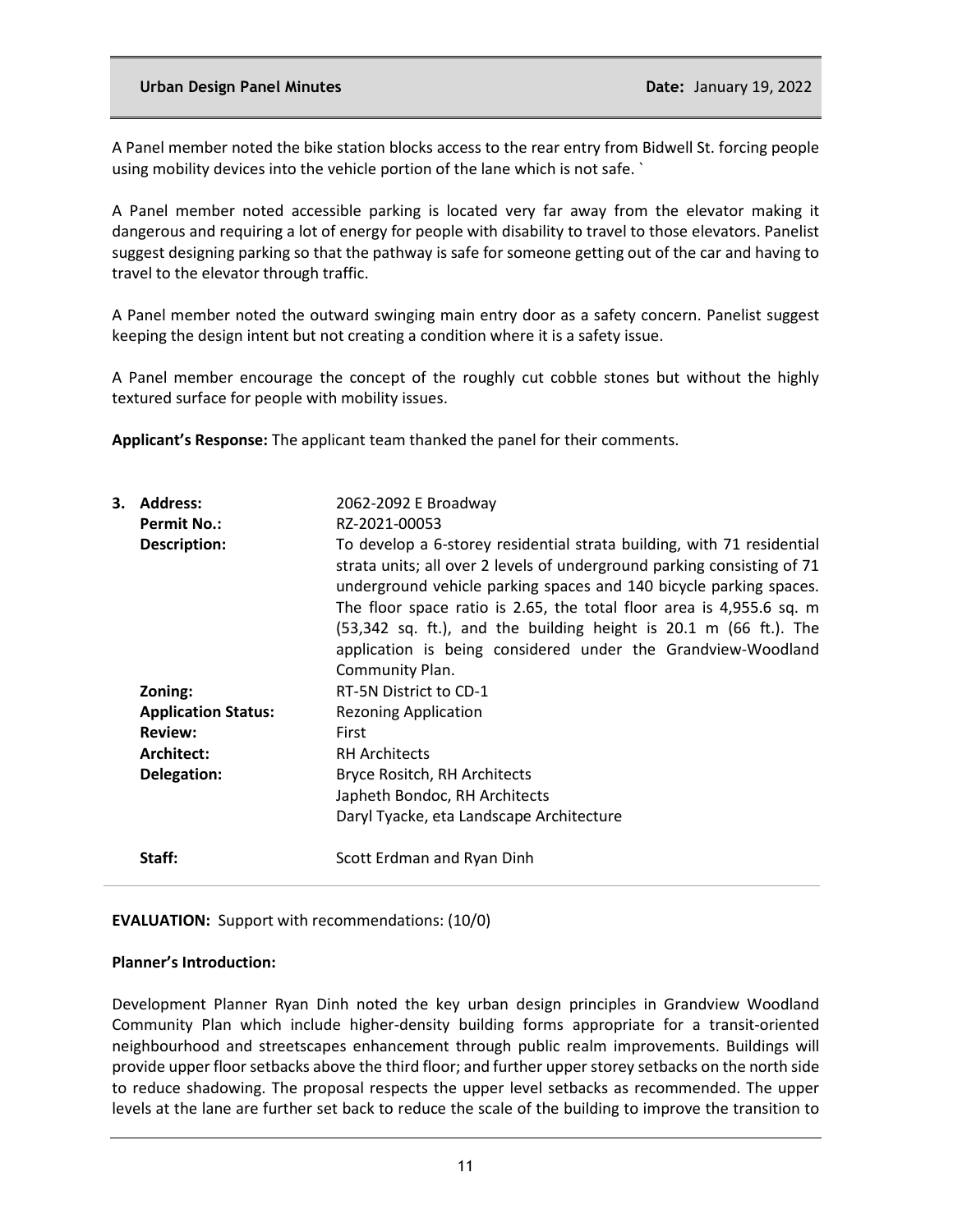the residential neighbourhood. The project will provide an improved 18ft sidewalk along E. Broadway, and retain existing trees on the sidewalk. The building is located within the required setbacks from the Plan. Main floor includes ground oriented units with private patios for street and lane activation and livability improvement. As well, the indoor and outdoor amenity space are located on the main floor in the south side.

## **Advice from the Panel on this application is sought on the following:**

1. Does the Panel support the proposed form and massing relative to the Grandview Woodland Community Plan?

- 2. Comments on the quality of public realm along Broadway and the lane.
- 3. Additional advice that could further inform the design through the development permit process.

## **Applicant's Introductory Comments:**

Bryce Rositch, RH Architects began by presenting the general form of the building.

Daryl Tyacke, eta Landscape Architecture presented on the Landscape for this project.

## **Applicant and staff took questions from Panel.**

#### **Panel's Consensus on Key Aspects Needing Improvement:**

Having reviewed the project, it was moved by **MR. MOUSAKHANI** and was the decision of the Urban Design Panel:

THAT the Panel Recommend Support with recommendations to the project with the following recommendations to be reviewed by City Staff:

- 1. More family units at grade especially on the south side.
- 2. More intensive planting along Broadway lane and Lakewood edges.
- 3. Design development of the entry required and consider moving to Lakewood.

## **Panel Commentary**

#### Proposed form and massing

General support from panel on the form and massing.

Considerations of a color and material scheme that respond to the school from across the street.

Panel members discussed the building proportion with required building setback above the third storey in a 6 storey building (3:3 ratio). Recommendation of 4:2 ratio be considered for the Grandview Woodland Plan. Panel members noted that the proposed 3 storey based are well resolved. The roof could use some design development making the top level more complimentary with the rest of the massing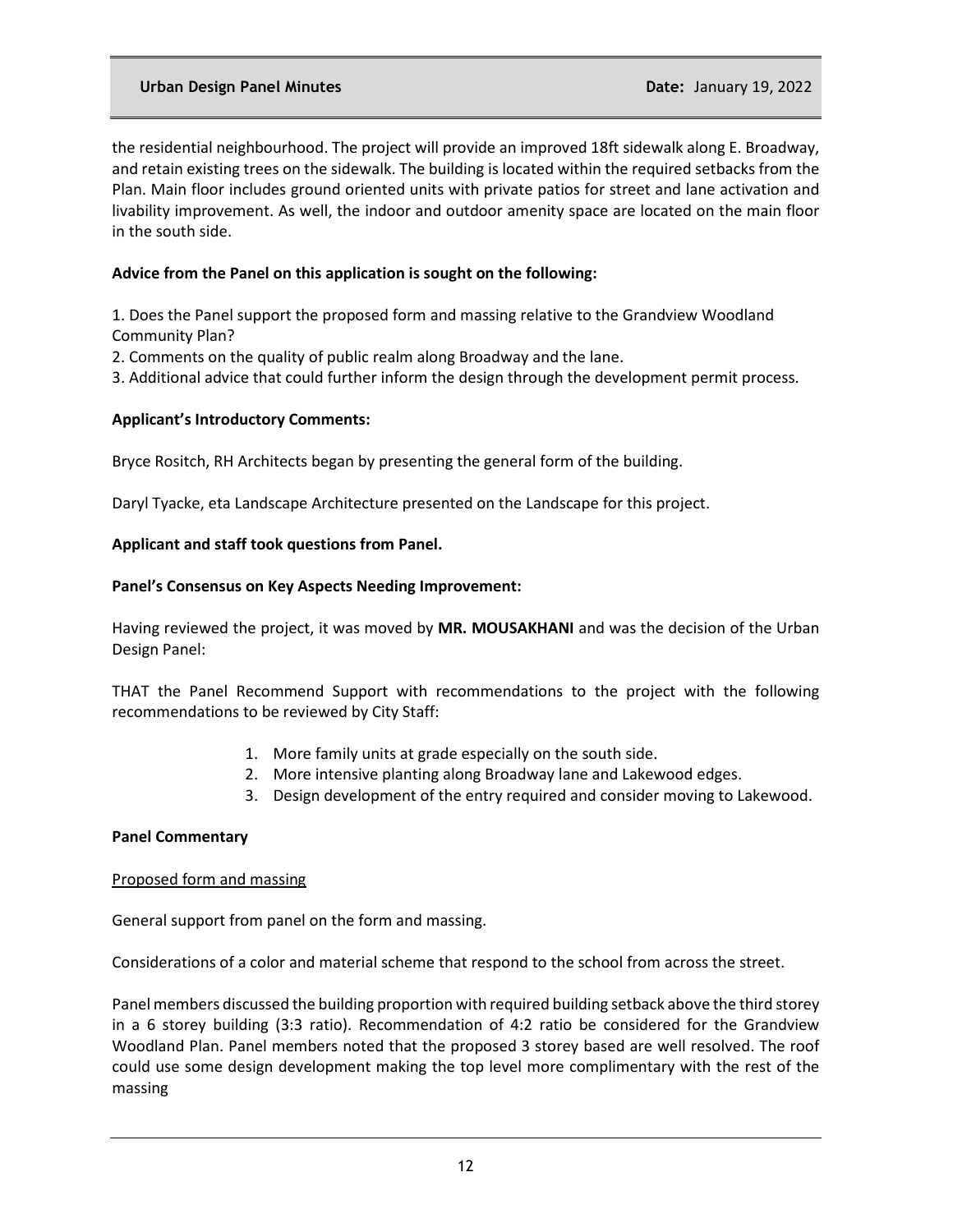Some panel members noted the Broadway façade and massing is successful. Consideration to improve the articulation of the south façade

Some panel members encouraged a lighter touch with the overhangs or eliminate them. Panel member encouraged more asymmetry in the approach to the massing.

Some panel members suggested using fewer types of exterior materials.

#### Public realm

Panel suggested re-locating more family units to the ground level so that families with kids can benefit from the outdoor space at grade. Perhaps exit stairs could be reoriented to Broadway to enhance the south patios for family units.

Panel member noted they appreciate the bike storage room at grade. Panelist noted an opportunity to have an exterior door access directly in from the outside to the bike room.

Some Panel members noted appreciation to the layered landscape approach with existing street trees providing a beautiful screen to the building.

Some Panel member encourage more intensive planting at the edges to retain green spaces and support natural habitat as per the Grandview Woodland Plan.

Panel member noted the PMT should be further west down the lane.

Panel encouraged further design development of the entry. Some Panelists noting it is underwhelming.

Panel member encouraged more outdoor space and seating.

Panel member noted the balconies facing E. Broadway will require some privacy and sound mitigation due to it being a high traffic and busy area.

Panel member suggested the main entrance on Broadway should be re-located to Lakewood Dr. Panelist noted there is no vehicle parking on Broadway. Lakewood is an important arterial that connects Trout Lake Park to the whole neighbourhood to the north, it is a bike route and the route everyone uses for the public market. By re-locating entrance to Lakewood, it will be in a quieter corner and there is a dialogue with the school, and bike route.

Careful design of the parkade to respect the existing street trees.

Panel member suggest creating a defined pathway that is used as a safe place to connect up with the sidewalk and school.

Panel member suggest having drop off locations.

Panel member appreciates designated parking stalls located adjacent to the site.

Additional advice that could further inform the design through the development permit process.